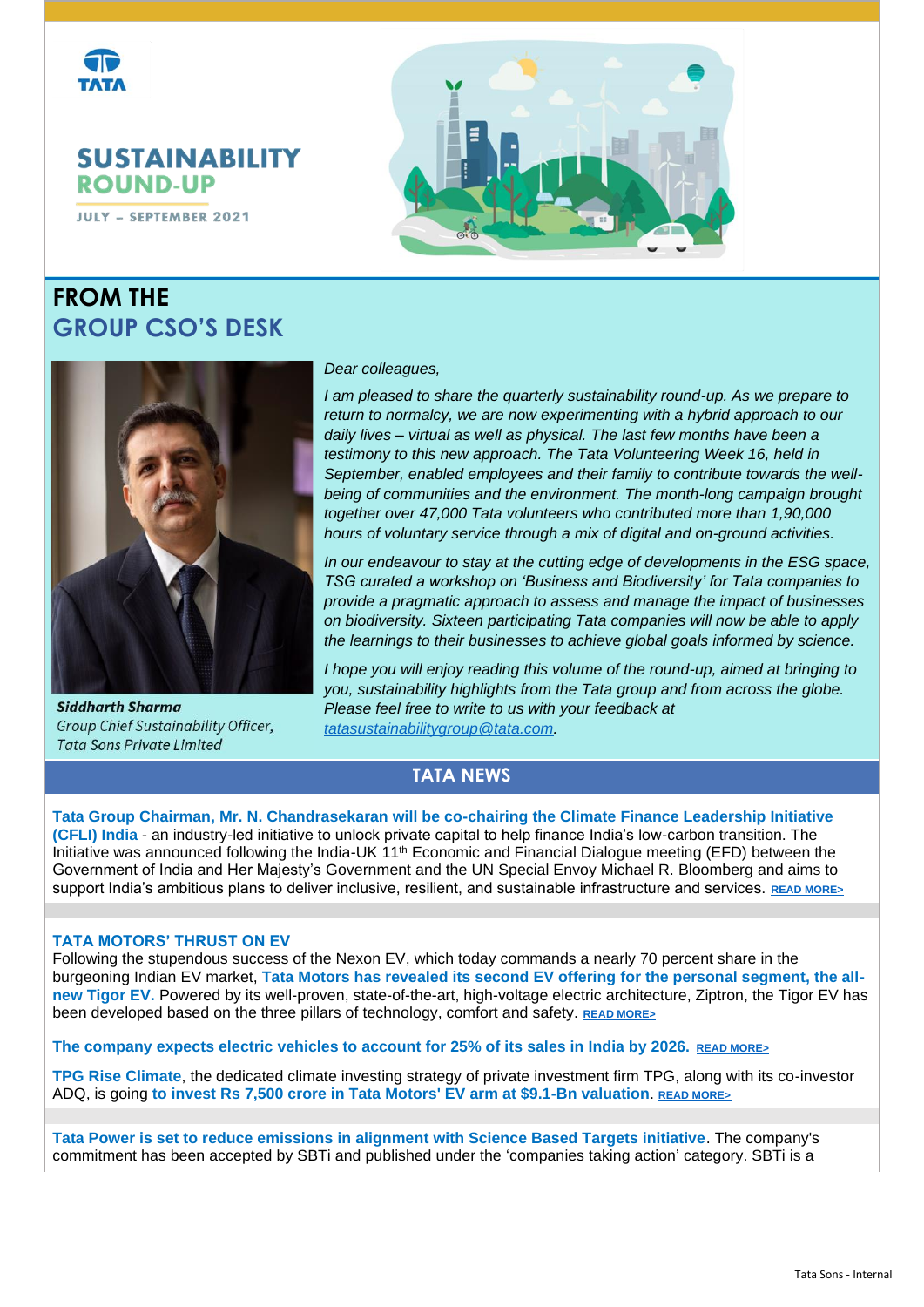partnership between CDP, UN Global Compact, World Resources Institute, WWF and We Mean Business Coalition to drive climate action in the private sector. **[READ MORE>](https://www.tataworld.com/news/openinside/tata-power-set-to-reduce-emissions-in-alignment-with-science-based-targets-initiative)**

**Lodha has tied-up with Tata Power for EV charging infrastructure across its developments.** The partnership will provide end-to-end EV charging solutions across Lodha's residential and commercial projects across Mumbai Metropolitan Region (MMR) and Pune. **[READ MORE>](https://www.tataworld.com/news/openinside/Lodha-ties-up-with-Tata-Power-for-EV-charging-infrastructure)**

**Tata Power-DDL joined hands with AutoGrid to deploy AI-enabled smart energy management system.** The company has launched a unique incentive-linked behavioural demand response programme to support effective utilisation of smart meters and reduce network management cost. The pilot project will understand consumer behaviour and acceptability of demand response programmes. **[READ MORE>](https://www.tataworld.com/news/openinside/tata-power-ddl-joins-hands-with-autogrid-to-deploy-ai-enabled-smart-energy-management-system)**

**Tata Steel's Koushik Chatterjee has joined the Taskforce on Nature-related Financial Disclosures (TNFD) to tackle nature-related risks.** The 30 taskforce members have been selected for their sector and geographical coverage and their individual subject-matter expertise across nature and finance and will work with TNFD co-chairs to deliver the framework in the next two years. **[READ MORE>](https://www.tataworld.com/news/openinside/Tata-Steels-Koushik-Chatterjee-joins-the-Taskforce-on-Nature-related-Financial-Disclosures)** Tata Sustainability Group has joined the TNFD Forum.

**Tata Steel has commissioned India's first plant for CO<sup>2</sup> capture from Blast Furnace gas at Jamshedpur.** The 5 tonnes per day carbon capture plant is first-of-its-kind in India and the world within the steel industry to adopt carbon capture technology that extracts  $CO<sub>2</sub>$  directly from the Blast Furnace gas. Tata Steel will reuse the captured  $CO<sub>2</sub>$  on site to promote the circular carbon economy. **[READ MORE>](https://www.tatasteel.com/media/newsroom/press-releases/india/2021/tata-steel-commissions-india-s-first-plant-for-co2-capture-from-blast-furnace-gas-at-jamshedpur/)**

#### **TATA STEEL'S INITIATIVES ON SUPPLY CHAIN SUSTAINABILITY**

In line with its sustainability objective of reducing greenhouse gas emissions in the supply chain, **Tata Steel has become the first steel producer in the world to join the Sea Cargo Charter to reduce Scope 3 greenhouse gas emissions in ocean trade**. **[READ MORE>](https://www.tataworld.com/news/openinside/Tata-Steel-becomes-the-first-steel-producer-in-the-world-to-join)**

**The company also signed an MoU with Mitsui O.S.K. Lines (MOL),** a global marine transport group to develop and deploy environment- friendly shipping solutions such as the 'Wind Challenger', a hard sail, which would reduce emissions by harnessing wind energy. **[READ MORE>](https://www.tataworld.com/news/openinside/tata-steel-signs-mou-with-mol-for-responsible-supply-chain)**

**Tata Steel has deployed electric vehicles for transportation of finished steel in the country.** The first batch of electric vehicles (EVs) has been flagged off at the company's Pilkhuwa stockyard in Uttar Pradesh. The company plans to deploy 27 EVs, resulting in GHG footprint reduction by ~3,500 tCO<sub>2e</sub> every year. **[READ MORE>](https://www.tataworld.com/news/openinside/tata-steel-pioneers-the-deployment-of-electric-vehicles)** 

**Tata Motors and the Wrestling Federation of India** (WFI) have strengthened their partnership by announcing the **'Quest for Gold at Paris Olympics 2024'**, a holistic development programme with the objective of winning the Gold medal in Paris. As part of this initiative, the WFI, with the support from Tata Motors, will focus on growth, progress and advancement of male and female wrestlers, across age groups, by providing access to the right infrastructure, platform, opportunities and security. **[READ MORE>](https://www.financialexpress.com/auto/industry/quest-for-gold-supporting-the-wrestling-community/2319705/)**

Empowering the residents of North Delhi's JJ clusters, **Tata Power-DDL announced the launch of 'Naya Connection Sahayata Kendra'.** With this launch, the company has further reiterated its belief of giving back to the society by working towards empowering the impoverished sections and enriching the quality of life of the communities it operates in. **[READ MORE>](https://www.tataworld.com/news/openinside/tata-power-ddl-empowers-the-residents-of-north-delhis-jj-clusters)**

**Tata Steel Foundation and TERI initiated Phase IV of the Green School project** which will be extended to Sukinda. Additionally, a new Green School Buddy Programme has been designed to encourage teachers to become peer planners for project. The Green School project launched in 2017 aims to help students across Tata Steel's operational areas in Jharkhand and Odisha improve their critical, interdisciplinary and holistic thinking. **[READ MORE>](https://www.tataworld.com/news/openinside/tata-steel-foundation-and-teri-initiate-phase-iv-of-the-green-school-project)**

**The Tata group celebrated Tata Volunteering Week 16 from 5th September to 7th October.** More than 47,000 volunteers contributed their time, effort and expertise to causes ranging from women empowerment, mentoring and counselling the youth, COVID awareness and precautionary measures, ecological conservation to creating access to education and more. **Volunteers clocked more than 1,90,000 hours, reaching out to over 1,00,000 beneficiaries**  through 3,300+ volunteering activities conducted by 35 Tata companies across 100+ cities. **[READ MORE>](https://www.tataworld.com/news/openinside/Tata-Volunteering-Week-16-concludes-successfully)**

**Tata Sustainability Group** conducted a two-day **workshop on 'Business and Biodiversity'** in collaboration with The Biodiversity Consultancy (TBC), a UK based specialised consultancy on biodiversity and co-host of the biodiversity hub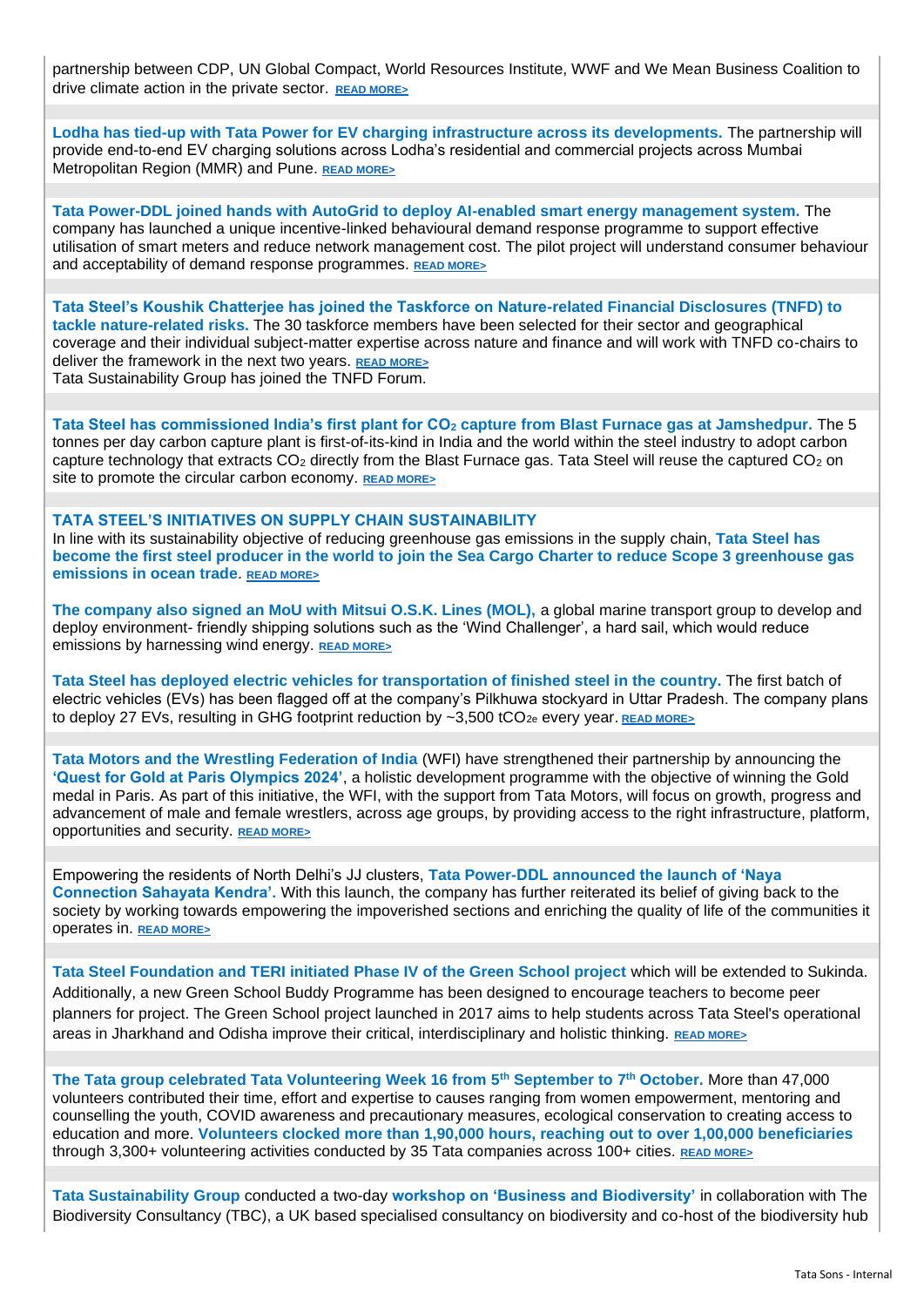of the science-based target network (SBTN). The workshop was designed to explain the relationship between business and biodiversity and to provide a pragmatic approach that assesses and manages the impact of businesses on biodiversity to achieve science informed global goals. The capacity building workshop was attended by 36 Sustainability Heads & Biodiversity Managers from 16 Tata companies and will act as the first critical step towards creating a common strategic approach to biodiversity for Tata companies.

## **RECOGNITION**

**Tata Steel Foundation won the BRICS Solutions for SDGs Award 2021 for its MANSI programme** 



Maternal and Newborn Survival Initiative (MANSI) was declared as the winner in SDG 3: Good Health and Well Being category.

**[READ MORE>](https://www.tataworld.com/news/openinside/tata-steel-foundation-bags-brics-solutions-for-sdgs-award-2021)**

#### **Tata Group ranked 1st in AsiaPacific in the 2021 Sustainability Leaders Survey by GlobeScan**

**REPORT** 

**Leaders** 

GlobeScan / SustainAbility Survey



The group shared the leading position with City Developments Limited and is ahead of companies like Swire, Mahindra, and Toyota.

**[READ MORE>](https://www.sustainability.com/globalassets/sustainability.com/thinking/pdfs/2021/ermsi-globescan-leaders-2021.pdf)**

# **NEWS FROM AROUND THE WORLD**

**Japan-born US citizen Syukuro Manabe and Germany's Klaus Hasselmann won the Nobel Prize in Physics** for their work in 'the **physical modelling of Earth's climate**, quantifying variability and reliably predicting global warming'. Their work laid the foundation of our knowledge of the Earth's climate and how humanity influences it. **[READ MORE>](https://www.france24.com/en/live-news/20211005-syukuro-manabe-klaus-hasselmann-giorgio-parisi-win-nobel-prize-in-physics)**

**Mercedes-Benz has teamed up with Swedish steelmaker SSAB to explore fossil fuel-free steel for cars**. **[READ](https://www.reuters.com/business/autos-transportation/mercedes-benz-teams-up-with-ssab-explore-fossil-fuel-free-steel-cars-2021-09-01/)  [MORE>](https://www.reuters.com/business/autos-transportation/mercedes-benz-teams-up-with-ssab-explore-fossil-fuel-free-steel-cars-2021-09-01/) Volvo too plans to begin manufacturing its cars with fossil-free steel by 2026 with support from SSAB**. **[READ](https://www.greenbiz.com/article/volvos-plan-drive-green-steel-market?utm_source=newsletter&utm_medium=email&utm_campaign=greenbuzz&utm_content=2021-07-26&mkt_tok=MjExLU5KWS0xNjUAAAF-geGngVaQIM7pRV7PwV4Fw_33BR_IAKYuppQam7jOm5-N3jI9wK_PAuWRZuZOZ0KgDIQPReRZ-cDvWbWOutCPusyqvCyi2KRTAQl85dHBOjyHhcs)  [MORE>](https://www.greenbiz.com/article/volvos-plan-drive-green-steel-market?utm_source=newsletter&utm_medium=email&utm_campaign=greenbuzz&utm_content=2021-07-26&mkt_tok=MjExLU5KWS0xNjUAAAF-geGngVaQIM7pRV7PwV4Fw_33BR_IAKYuppQam7jOm5-N3jI9wK_PAuWRZuZOZ0KgDIQPReRZ-cDvWbWOutCPusyqvCyi2KRTAQl85dHBOjyHhcs)**

**Reshaping carbon waste into fabric -** Using CO<sup>2</sup> as a feedstock to create products and partnering with athletic apparel company **Lululemon, LanzaTech** is creating yarn and fabric using recycled carbon emissions. **[READ MORE>](https://www.greenbiz.com/article/lululemon-lanzatech-are-reshaping-carbon-waste-fabric?utm_source=newsletter&utm_medium=email&utm_campaign=greenbuzz&utm_content=2021-07-26&mkt_tok=MjExLU5KWS0xNjUAAAF-geGngSXnwyenu1iOpEbB_iKcFNqWWrXqg4VHTZJELqmdggeZ1unPFOTe7M-1tFrePBB81T0KyESi3UchaGz9yZbrCmT9JSgDJZUzW1HJw5P5vpE)**

**Why Microsoft uses the term 'net zero' carefully -** Microsoft's dilemma underscores the very real challenge that companies face as they move to deliver on net zero commitments – distinguishing schemes that focus on 'carbon removal' from those that promise 'avoided emissions'. **[READ MORE>](https://www.greenbiz.com/article/why-microsoft-uses-term-net-zero-carefully)**

**HP Inc. is using sustainability to drive commercial sales of more than \$1 billion** each year through commercial business tied directly to ESG considerations. **[FIND OUT HOW>](https://www.greenbiz.com/article/how-hp-inc-uses-sustainability-drive-commercial-sales)**

**Airbnb now lets you search for accommodations with EV chargers**. **[READ MORE>](https://electrek.co/2021/08/06/airbnb-now-lets-you-search-for-accommodations-with-ev-chargers/)**

**When Tesla Says It Recycles 100% of Its Batteries, What Does That Mean?** In its [2020 impact report,](https://www.tesla.com/ns_videos/2020-tesla-impact-report.pdf) the electric vehicle giant described its adoption of a 'closed-loop' process that would allow it to keep 100 percent of its batteries out of the landfill. **[READ MORE>](https://www.vice.com/en/article/xgxke4/when-tesla-says-it-recycles-100-of-its-batteries-what-does-that-mean)**

**Want to get serious on net zero? Look to the start-ups -** Start-ups are often [a critical resource](https://www.greenbiz.com/article/how-david-and-goliath-can-team-climate-innovation) for big corporations. They inspire new ideas, de-risk cutting edge projects, and sell products and services that help corporate customers to solve their most pressing challenges. **[READ MORE>](https://www.greenbiz.com/article/want-get-serious-net-zero-look-startups)**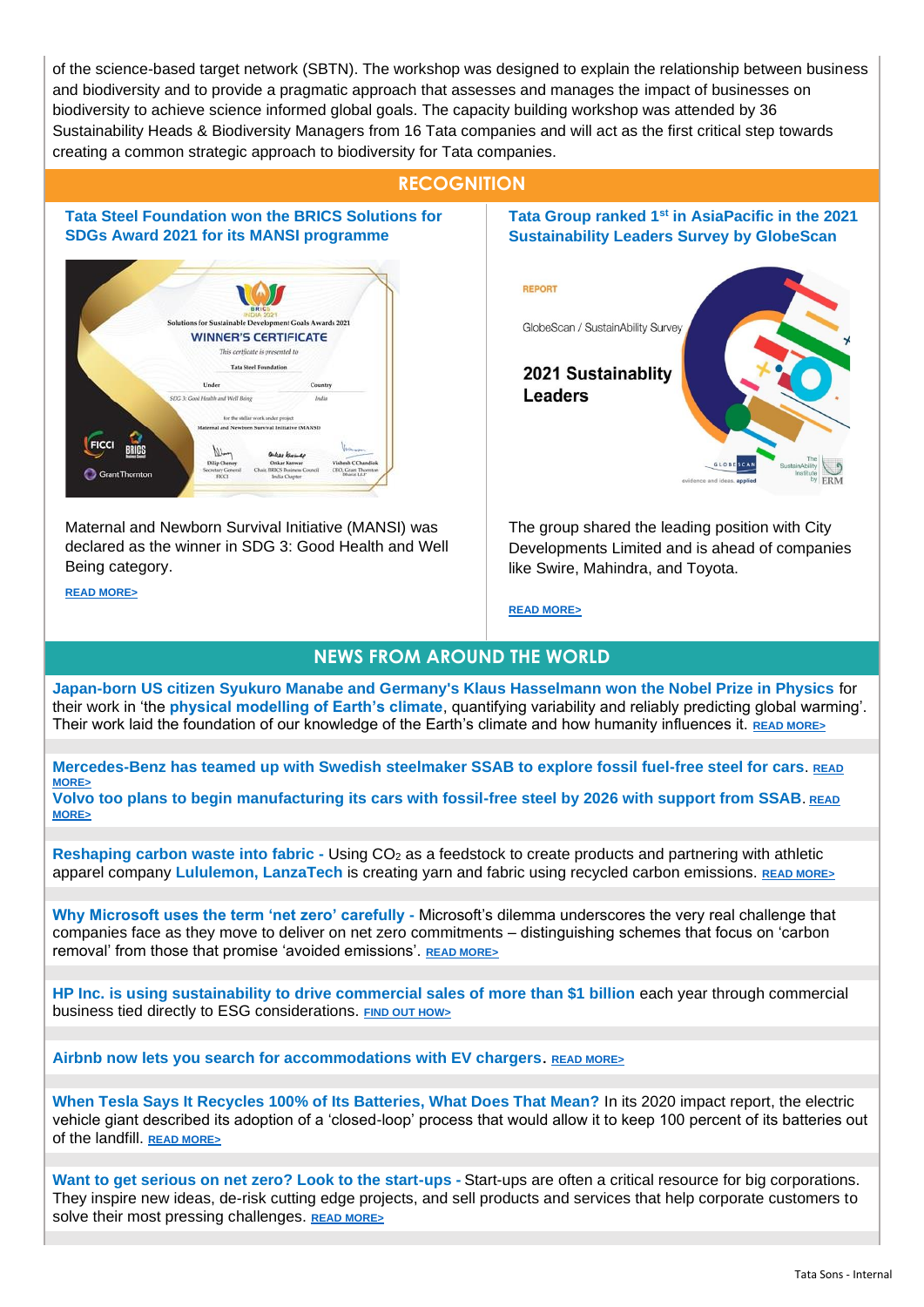**What the IPCC report means for corporate boards -** The Intergovernmental Panel on Climate Change's latest report makes it completely clear that this will not be considered an unusual year when it comes to floods, fires, drought and all the other natural catastrophes. **[READ MORE>](https://www.greenbiz.com/article/what-ipcc-report-means-corporate-boards)**

**McKinsey Insights: Organizing for sustainability success -** Organizational structures designed to treat sustainability as a material business issue. **[READ MORE>](https://www.mckinsey.com/business-functions/sustainability/our-insights/organizing-for-sustainability-success-where-and-how-leaders-can-start)**

**When it comes to buying sustainable products, how to close consumers' intention-action gap.** Consumers say they want more sustainable products, yet they don't consistently buy them. Why? **[READ MORE>](https://www.greenbiz.com/article/how-close-consumers-intention-action-gap)**

**The [Understanding Packaging \(UP\) Scorecard](https://upscorecard.org/) is a new, first-of-its kind tool** that measures commonly used food ware and food packaging materials with a single yardstick to provide companies with the information needed to make sustainable purchasing decisions. The UP Scorecard, currently in beta version, was created by the Single-Use Material (SUM) Decelerator, a new collaboration of representatives from leading food service companies and environmental NGOs, including EDF. **[TAKE A PEEK AT THE TOOL>](https://www.greenbiz.com/article/world-has-packaging-problem-new-tool-gives-companies-ability-fix-it)**

### **DEVELOPMENTS IN INDIA**

**India Makes Clean Energy Commitments at UN Summit:** India, at the first leader-level meeting on energy under the UN General Assembly in 40 years, held on 25<sup>th</sup> September 2021, has made commitments to increase renewable energy installed capacity to 450 GW by 2030 and to develop a National Hydrogen Energy Mission to scale up annual green hydrogen production to 1 MT by 2030. It also announced to begin a Production Linked Incentive (PLI) Scheme to add 10 GW solar PV manufacturing capacity by 2025. India plans to reduce its emissions intensity of GDP by 33-35% over 2005 levels by 2030. **[READ MORE>](https://www.business-standard.com/article/current-affairs/india-makes-clean-energy-commitments-at-un-summit-121092500192_1.html#:~:text=India%20at%20the%20first%20leader,to%201%20MT%20by%202030.)**

**Kerala to Kick-Start India's Ambitious Green Hydrogen Mission:** India's aggressive push for hydrogen energy will see its commencement from the state of Kerala as it has initiated talks with leading energy companies, such as Indian Oil, NTPC, GAIL, Bharat Petroleum, and Air Products, for producing green hydrogen from Cochin International Airport's (CIAL's) solar power facility. Kerala has already drafted a road map to push hydrogen manufacturing in the state and has initiated discussions with fuel cell makers like Ballard Power Systems Inc. and HyGen. The hydrogen produced from CIAL will be used to run Kochi Metro's feeder buses. **[READ MORE>](https://www.business-standard.com/article/economy-policy/kerala-to-kick-start-india-s-green-hydrogen-mission-121090901320_1.html)**